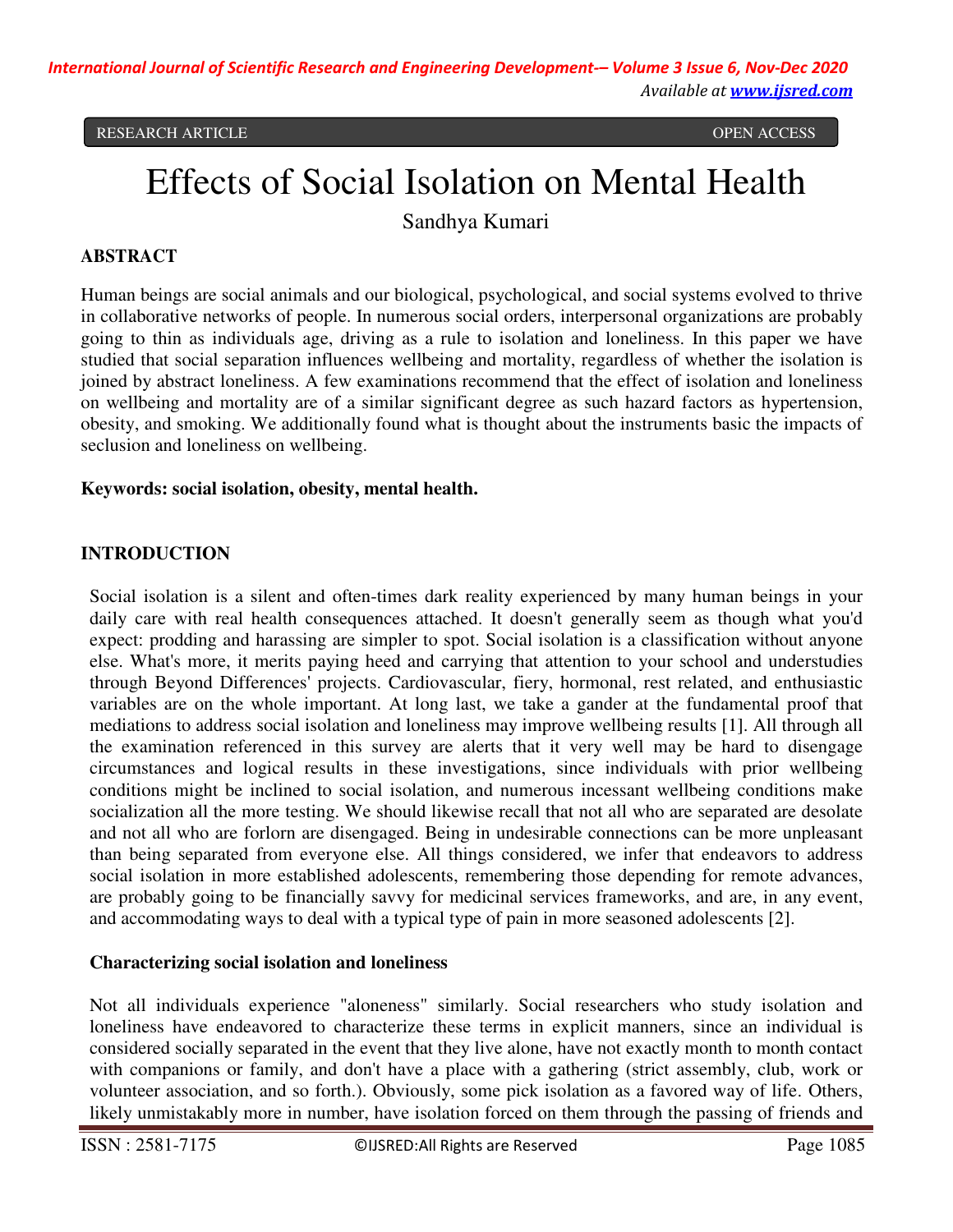family, loved ones moving endlessly, remote country lodging, late moves to a new city, weakened versatility, and different circumstances prompting drained social systems and isolation. Individuals in these circumstances might be bound to encounter depression and to feel disconnected (perceived isolation). There are approved exploration instruments that measure social isolation and depression fundamentally as far as number and recurrence of social contacts. Be that as it may, characterizing isolation in quantitative terms may not generally be legitimate. Exploration, just as our own understanding, reveals to us that the nature of our social associations, more than the quantity of our connections, decides loneliness [3].

Scientists have likewise moved toward these issues utilizing subjective techniques. Cornwell and Waite (2009) [4] use terms, for example, "social isolation" and "perceived isolation" to characterize social isolation and loneliness utilizing the objective and abstract nature of these states. Social isolation is characterized as absence of contact with others. Perceived isolation is characterized as the emotional experience of absence of friendship and backing. Depression might be a piece of that, in spite of the fact that individuals can in any case experience emotional isolation around others. The supposition that social isolation without perceived isolation would be more "conscience syntonic" and less upsetting than conditions of loneliness accordingly having less effect on wellbeing. Exploration has not generally bolstered this suspicion. Social isolation, with or without loneliness, can have as huge impact on mortality hazard as smoking, corpulence, stationary way of life and hypertension [5].



**Figure 1: Social Isolation and its** 

# **effects [6] Mental Health Effects of Social Isolation and Loneliness**

We are a social species. Our social networks (families, tribes, communities, etc.) enabled us to survive and thrive. Our endurance was served by the transformative improvement of practices and physiologic systems (neural, hormonal, cell, hereditary) that help social connections. Be that as it may, similarly as with every single human quality, there is variety in our social practices and needs. The truth of the matter is, the greater part of us are mentally and naturally "customized" to require social systems. It is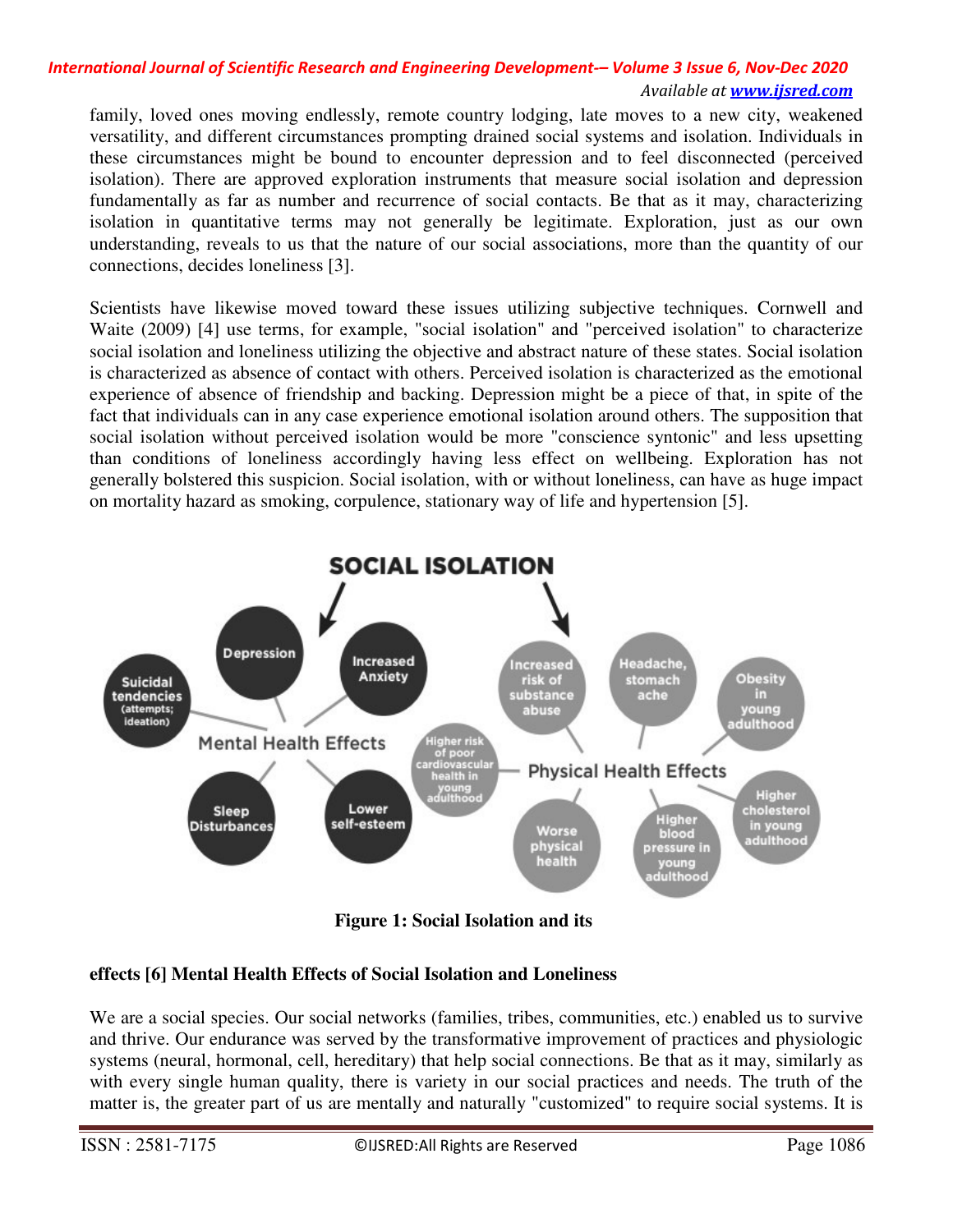coherent that social isolation may force weight on our psyches and bodies that significantly affects wellbeing [7].

Since social isolation and loneliness are regular in more established adolescents, much consideration has been paid to explaining their unfavorable impacts on wellbeing in mature age. In any case, it is shockingly hard to consider these impacts and to recognize the impacts of social isolation and loneliness on wellbeing when previous wellbeing conditions, for example, fixed status and sadness, can themselves both add to sick wellbeing just as increment isolation and loneliness. It is additionally testing to recognize social isolation and loneliness from each other; not all who are segregated are desolate and not all who are forlorn are separated from everyone else. In this paper, we audit what is known on this subject [8].

#### **Depression and nervousness**

Corridor Lande and partners (2007) review more than 4,700 young people and locate that social isolation is altogether connected with higher burdensome symptoms;24 and Lohre (2012) reports that all the more every now and again seeing loneliness is fundamentally connected with bitterness and uneasiness among 419 Norwegian kids between the ages of 7-16 [9].

#### **Lower confidence**

Corridor Lande et al. (2007) find in their example of more than 4,700 young people that social isolation is essentially connected with lower confidence [10].

#### **Sleep disturbances**

Two investigations find that loneliness is corresponded with more rest aggravations and taking more time to nod off (the first with an example of more than 200 British youngsters matured 8-11, 27 and the second with an example of 11-multi year olds) [11].

#### **Suicidal inclinations**

One longitudinal examination finds that loneliness in center youth is related with self-destructive practices at age 15 and a contemporaneous report comparably finds by means of study research with more than 4,700 young people that social isolation is related with an expanded danger of endeavored self destruction. These discoveries are particularly piercing given self destruction is the third-driving reason for death among kids matured 15 to 19 [12].

#### **Substance use**

Stickley et al. (2014) find from their one-time study of around 4,000 US and Russian understudies between the ages of 13- 15 that juvenile loneliness is related with an expanded danger of substance use [13].

#### **Somatic effects**

Lohre (2012) studies more than 400 Norwegian kids between the ages of 7-16 and finds that increasingly visit apparent loneliness was essentially connected with substantial side effects like stomach hurts and cerebral pains [14].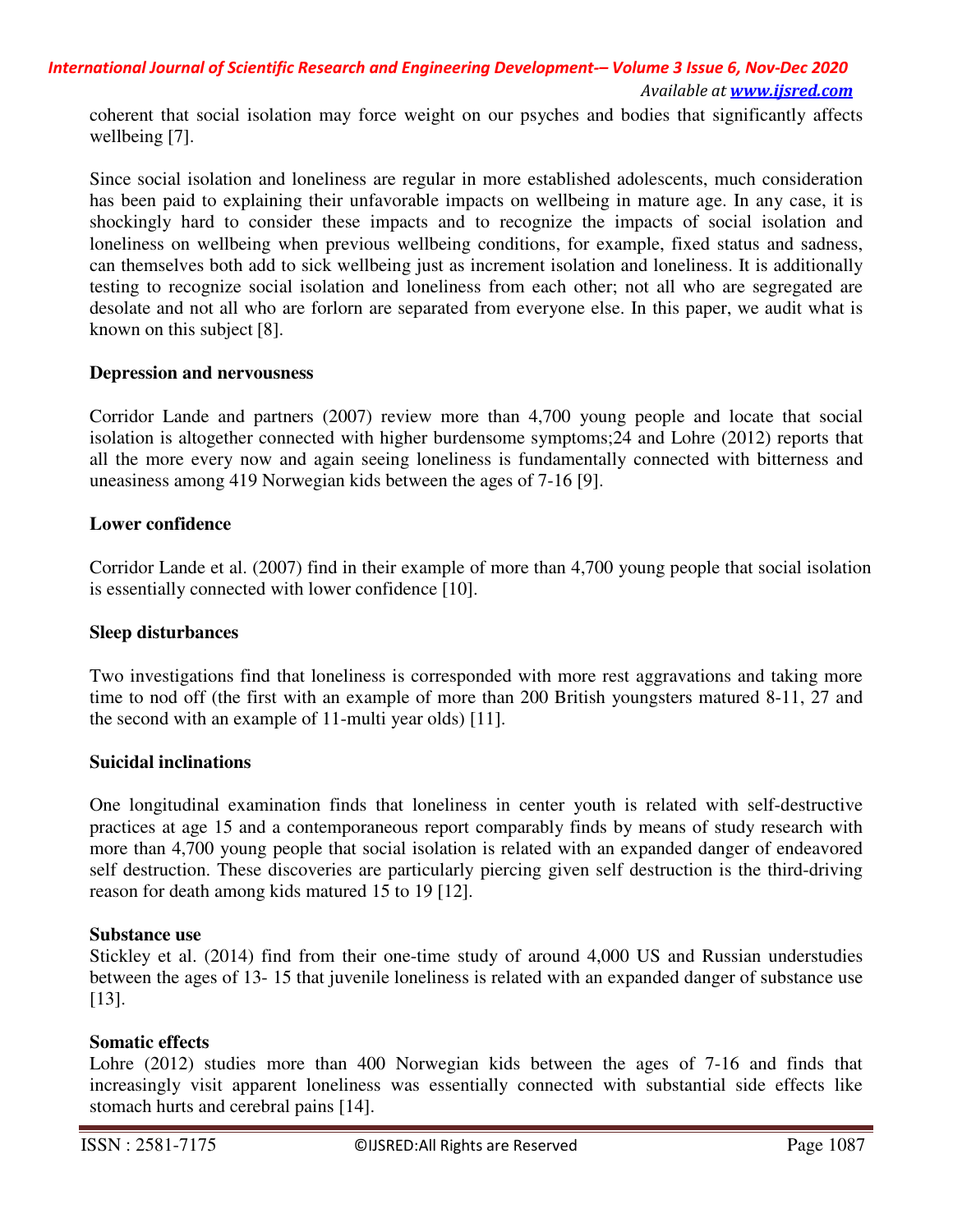# **Worse perceived physical health**

More significant levels of loneliness among 11-multi year olds in nine European nations were contemporaneously connected with more awful physical wellbeing and prosperity. Two longitudinal investigations find comparative outcomes: Qualter et al. (2013) find that constantly elevated levels of loneliness between ages 5 - 17 were related with more specialist visits and lower self-appraised wellbeing at age 17 [15].

One longitudinal examination utilizing a broadly agent dataset finds that loneliness during immaturity anticipated a more serious hazard for elevated cholesterol, hypertension, and corpulence in youthful adulthood.38 Starting social isolation intercessions at more youthful ages bodes well given the exploration demonstrating that social isolation might be experienced during adolescence and youthfulness, and that its negative impacts on wellbeing are simultaneous, combined, and dependable [16].

# **EFFECTS OF ISOLATION AND LONELINESS ON WELLBEING**

A few markers of social isolation have been related with unforeseen weakness. There is an immense writing on this point is past the extent of this paper, yet a few investigations can assist us with bettering comprehend the connections of social systems, perceived isolation, wellbeing, and mortality. From a methodological point of view, these examinations accept that wellbeing status adds to one's capacity to be socially locked in. Along these lines, wellbeing status can add to loneliness and isolation, in this way making a "circumstances and logical results" difficulty when endeavoring to characterize the connections between loneliness, social isolation, wellbeing, and mortality. Specialists must control for standard wellbeing status in the structure of their investigations and in the examination of their information. In spite of this, the impacts of social isolation and loneliness on wellbeing are a sufficient power that they reliably rise as unambiguous hazard factors for sick wellbeing and mortality in the numerous investigations that have inspected these connections through different strategies, including longitudinal associate examinations and meta-investigations (quantitative examination of the joined consequences of deliberately chose examinations) [17].

A more established, yet enormous and all around planned imminent investigation more than four years took a gander at absolute mortality in a gathering of men for whom social systems were known. Somewhere in the range of 32,624 solid men were followed and 511 passings happened. Socially separated men (not wedded, less than six companions or family members, no enrollments in strict or social associations) had a 90% expanded danger of cardiovascular passing and more than twofold the danger of death from a mishap or self destruction. They likewise had twofold the danger of nondeadly stroke. They had no expanded hazard from non-lethal MI in this examination, bringing up the issue of whether social isolation adds to either the seriousness or survivability of heart occasions (Kawachi et al., 1996). These agents didn't take a gander at loneliness versus social isolation as relative hazard factors [18].

It is normal to accept that loneliness greaterly affects wellbeing and a few investigations bolster that end. Antagonistic consequences for wellbeing from loneliness are seen at each phase of the lifecycle (Hawkley and Capitanio, 2014). Be that as it may, the older are at specific hazard both for loneliness and the wellbeing results of loneliness. For instance, in a poll study including an enormous number of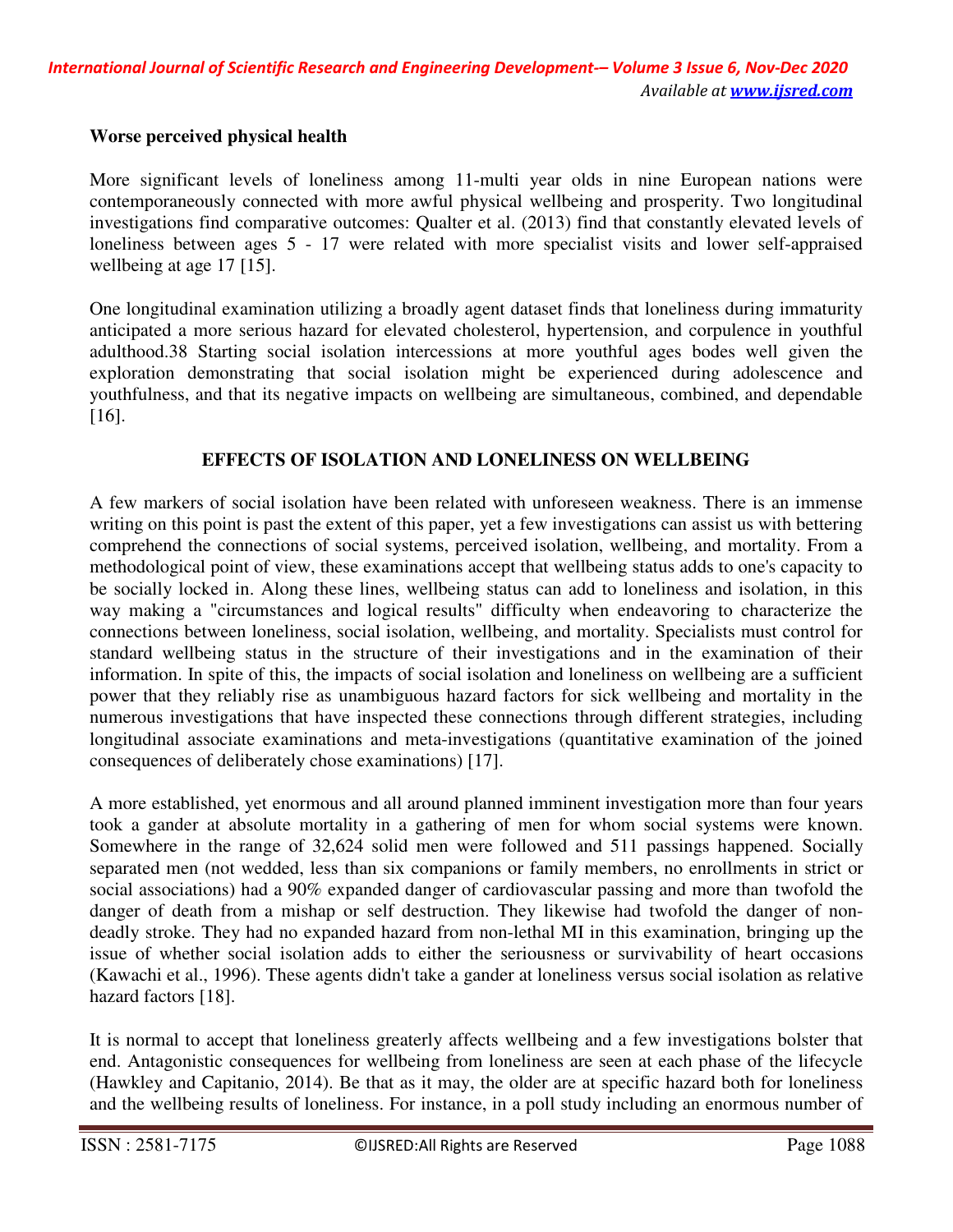more established adolescents in Finland, 39% endured loneliness probably a portion of the time; 5% frequently or consistently. Loneliness was factually connected with a few segment factors, including provincial living, more established age, living alone or in private consideration, widowhood, low degree of training, and low salary. Emotionally, the individuals in this examination credited their loneliness to disease, loss of life partner, and absence of companions. Unforeseen weakness status and poor useful status were likewise connected with more noteworthy sentiments of loneliness (Savikko et al., 2005). An investigation done by Cacioppo and Caciappo (2014) perceived loneliness as related with sick wellbeing to a more noteworthy degree than simply social isolation. They analyzed two components of social isolation autonomously (social isolation and perceived isolation) on both physical and mental wellbeing. More grounded connections were appeared among loneliness and more terrible wellbeing, including cardiovascular illness, aggravation, and discouragement, than social isolation itself. Loneliness in more seasoned adolescents was appeared to altogether build danger of useful decay and passing in an ongoing longitudinal associate investigation of 1604 followed more than six years. Some 43% of the accomplice announced loneliness and they were at higher hazard for both practical decrease (ADLs, versatility) and demise. The authors of this investigation found that loneliness was related with these helpless results much in the wake of modifying for pattern wellbeing status and discouragement, however didn't contrast the individuals who were disengaged with the individuals who were desolate (Perissinotto et al., 2012) [19].

Then again, numerous examiners have seen social isolation itself as a hazard factor for sick wellbeing. In a meta- examination of studies inspecting the extent of impact of social isolation and loneliness on mortality where significant benchmark wellbeing factors were controlled in the investigation, Holt-Lunstad and associates (2015) found a 29% expanded danger of mortality after some time from social isolation and 26% expansion in mortality chance from loneliness. Strangely, they found a 32% expanded hazard from simply living alone, autonomous of social isolation. That is, they discovered no relationship of goal versus emotional social isolation. This finding is strange, in that we would believe that the pressure of loneliness would be a driving variable for sick wellbeing, yet "aloneness" is by all accounts in any event as solid, if not a more grounded effect on wellbeing. Steptoe et al. (2013) examined whether the wellbeing effect of social isolation was "brought about by loneliness" in 6500 people over 52 years old taking an interest in the English Longitudinal Study of Aging. They measured contact with family, companions, and network associations and managed a loneliness poll. They checked mortality for a normal of 7.25 years per subject. In the wake of altering for segment factors, social isolation expanded mortality while loneliness didn't. Those with the most elevated social isolation (least social contact) had a considerably higher hazard. It is essential to take note of that in spite of the fact that there was an expanded mortality chance in desolate individuals, they likewise had higher standard mental and physical medical issues that may have represented the expanded hazard over the time of perception. That is, loneliness in this examination was relationship with high gauge levels of sorrow, joint pain, and versatility disability than the social isolation without loneliness associate. Along these lines, when benchmark wellbeing factors were calculated out, the loneliness partner didn't appear to have as high a death rate. Actually, both social isolation and loneliness are related with expanded death rates (Steptoe An et al. 2013) [20].

# **Potential mechanisms**

Many potential mechanisms have been proposed to account for the relationships between social integration, perceived social support, and health outcomes. Above all else, investing energy with individuals who show sound propensities may fortify solid practices, improve access to wellbeing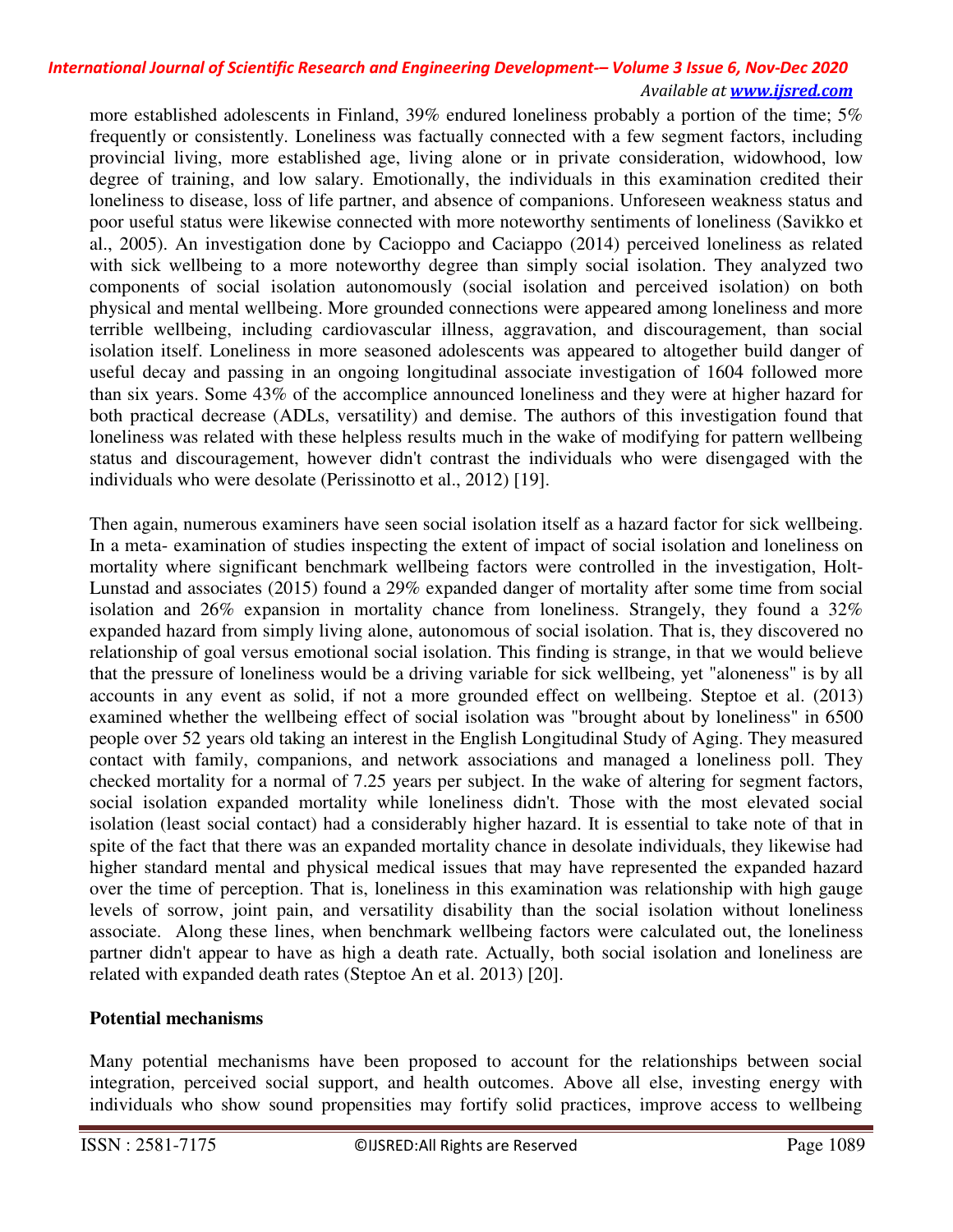related data, better sustenance, increasingly physical action, transportation to social insurance suppliers, and even increment monetary assets. Obviously, peer connections can without much of a stretch lead to unhealthful practices or relational worry also, however in the writing relating to more seasoned adolescents, the wellbeing advancing advantages of social connections appears to exceed the negative impacts. (Cornwell and Waite, 2009) But changing wellbeing practices is likely not by any means the only component by which social contacts secure wellbeing and prosperity [21].

Loneliness is known to be a significant hazard factor for gloom, which itself quickens practical decrease and expands death rate. (Mehta et al., 2002) [22]. Even sub-clinical sorrow may build danger of all-cause mortality. (Culjpers and Smit, 2002), so sorrow may have added to the expanded mortality and cardiovascular infections found in the loneliness associates of those investigations refered to beforehand. Misery may build mortality and disease through a few systems. Sorrow can expand platelet accumulation through decreased serotonin work and in this manner increment hazard for myocardial dead tissue and stroke. There may likewise be expanded pulse inconstancy (shaky autonomic sensory system) and expanded arrival of adrenaline, both prompting expanded danger of cardiovascular arrhythmia (Seymour and Benning, 2009). Whatever the instrument, the impact of misery on mortality is critical in size. In an enormous partner study (Cardiovascular Health Study), examiners found that downturn expanded mortality hazard by 24% when they represented immensely significant co-factors (Schultz et al., 2000) [23].

Social isolation can effectsly affect cardiovascular malady hazard factors. Perceived isolation and loneliness are related with expanded thoughtful sensory system action, expanded irritation, and diminished rest, all of which can quicken cerebrum and cardiovascular maturing (Cacioppo, et al., 2011). Loneliness expands hazard for dementia, likely through these systems, anyway the nonappearance of social cooperation itself may likewise be an essential factor in that social incitement can help keep up mind wellbeing [24]. Award and partners inspected key metabolic hazard factors for cardiovascular mortality, seeing circulatory strain, lipids, and cortisol reactions to push. Utilizing a proportion of social coordination (Close Persons Questionnaire), they discovered dysregulated circulatory strain and cortisol reactions to intense worry in individuals (238 moderately aged people) with not many dear companions. They additionally observed expanded cholesterol in the socially secluded men, however not ladies. These physiologic changes increment danger of respiratory failures and stroke. The authors note that these progressions in cardiovascular hazard factors in separated people were autonomous of whether they communicated sentiments of loneliness (Grant et al., 2009) [25].

At long last, there is some proof that loneliness can influence resistant capacity, expanding vulnerability to infection. Loneliness is likewise connected with disturbed rest. A sleeping disorder influences resistant capacity, glucose guideline, cardiovascular hazard, dementia hazard, state of mind, and daytime work (Hawkley et al., 2010) [26].

# **Suggestions for Aging Life Care/care the executives:**

Maturing Life Care/care chiefs might be in a superior situation than some other individual from the medicinal services group both to perceive social isolation and to sort out mediations. In light of current proof, they can legitimize in-wrinkled spotlight on social connections in the multidisciplinary medicinal services treatment plan and in their individual endeavors to diminish isolation in their customers. An understanding that social isolation is a noteworthy hazard factor to wellbeing, of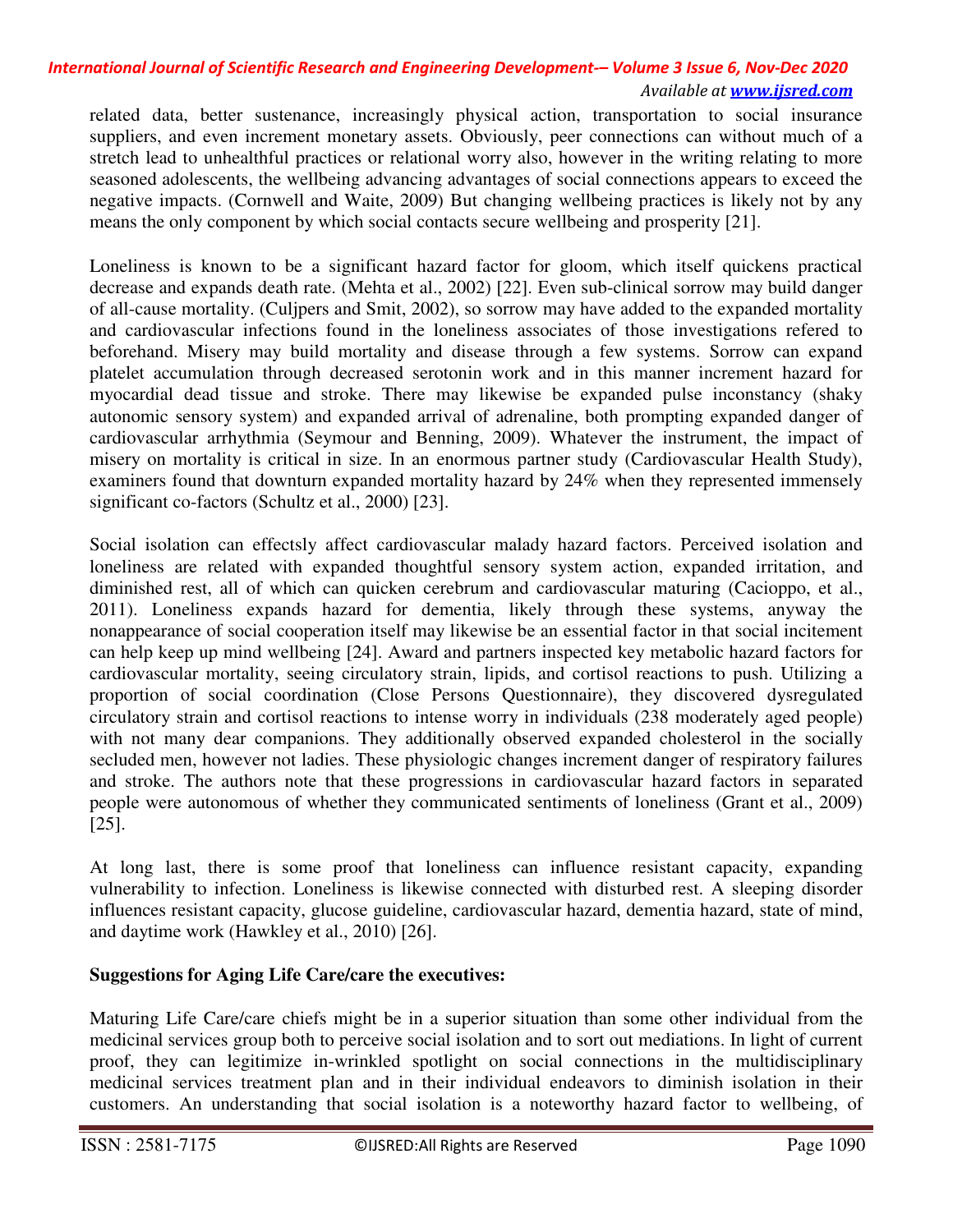comparative extent to weight and diabetes, might be convincing for a portion of their customers who can build social contact with others, either face to face or through social advancements [28].

## **CONCLUSIONS**

We have inspected contemplates looking at the intricate connections of wellbeing, mortality and social isolation in mature age. There is solid proof that numerous more established adolescents feel disconnected, and that loneliness is related with unforeseen weakness and higher paces of mortality. There is likewise proof that social isolation even without emotional loneliness expands chance. The impact of social isolation on wellbeing gives off an impression of being of a comparable extent to different dangers to wellbeing, for example, hypertension, smoking and corpulence. Though these wellbeing hazard factors have animated significant general wellbeing intercessions in ongoing decades, endeavors to decrease isolation and loneliness have not been made on a degree of populace wellbeing. A few authors, in any case, caution that such enormous scope endeavors dependent on wellbeing danger might be untimely.

We additionally need to remember that being in poisonous connections might be much more upsetting and undesirable than loneliness. By and by, there is sufficient proof to consider social isolation and loneliness among more seasoned adolescents a huge general medical problem. There are likewise convincing speculations and some experimental information to clarify the physiologic components by which social isolation drives illness. What's more, maybe more critically, we are beginning to see proof that mediations to lessen loneliness may give medical advantages. We have not offered straightforward remedies to address isolation and loneliness. That isn't the reason for this audit, which is intended to offer proof that populace wellbeing specialists should pay attention to this issue as other realized wellbeing hazard factors. While we don't have complete proof right now, almost certainly, social mediations gave at moderately unassuming costs will have critical cost investment funds in general wellbeing. Considerably more examination is required for mediation preliminaries, including those utilizing social media and phone contacts. At any rate, such endeavors give a sheltered, others conscious way to deal with a typical reason for enduring in more seasoned adolescents.

# **REFERENCES**

- [1]. Baumeister, R.F. and Leary, M.R. (1995). The Need to Belong: Desire for Interpersonal Attachments as a Fundamental Human Motivation, Psychological Bulletin, 117 (3): 497-529.
- [2]. Berkman L & Syme SL. (1979). Social Networks, Host Resistance, and Mortality: A Nine-year Follow-up Study of Alameda County Residents, American Journal of Epidemiology, 109 (2): 186-204.
- [3]. Cacioppo, J.T., Hughes, M.E., Waite, L.J., Hawkley, L.C. & Thisted, R.A. (2006). Loneliness as a Specific Risk Factor for Depressive Symptoms: Cross-Sectional and Longitudinal Analyses, Psychology and Aging, 21 (1): 140-151.
- [4]. Cacioppo, J.T. (2013). The Lethality of Loneliness. Tedx Talk, Des Moines, US Census (2014, July). Households with One Person, 1960 to Present. Retrieved from: http://www.census.gov/hhes/families/files/graphics/HH-4.pdf
- [5]. Cacioppo, J.T. & Hawkley, L.C. (2009). Perceived Social Isolation and Cognition, Trends in Cognitive Science, 13(10): 447– 454.
- [6]. Eaker, E.D., Pinsky, J. & Castelli, W.P. (1992). Myocardial Infarction and Coronary Death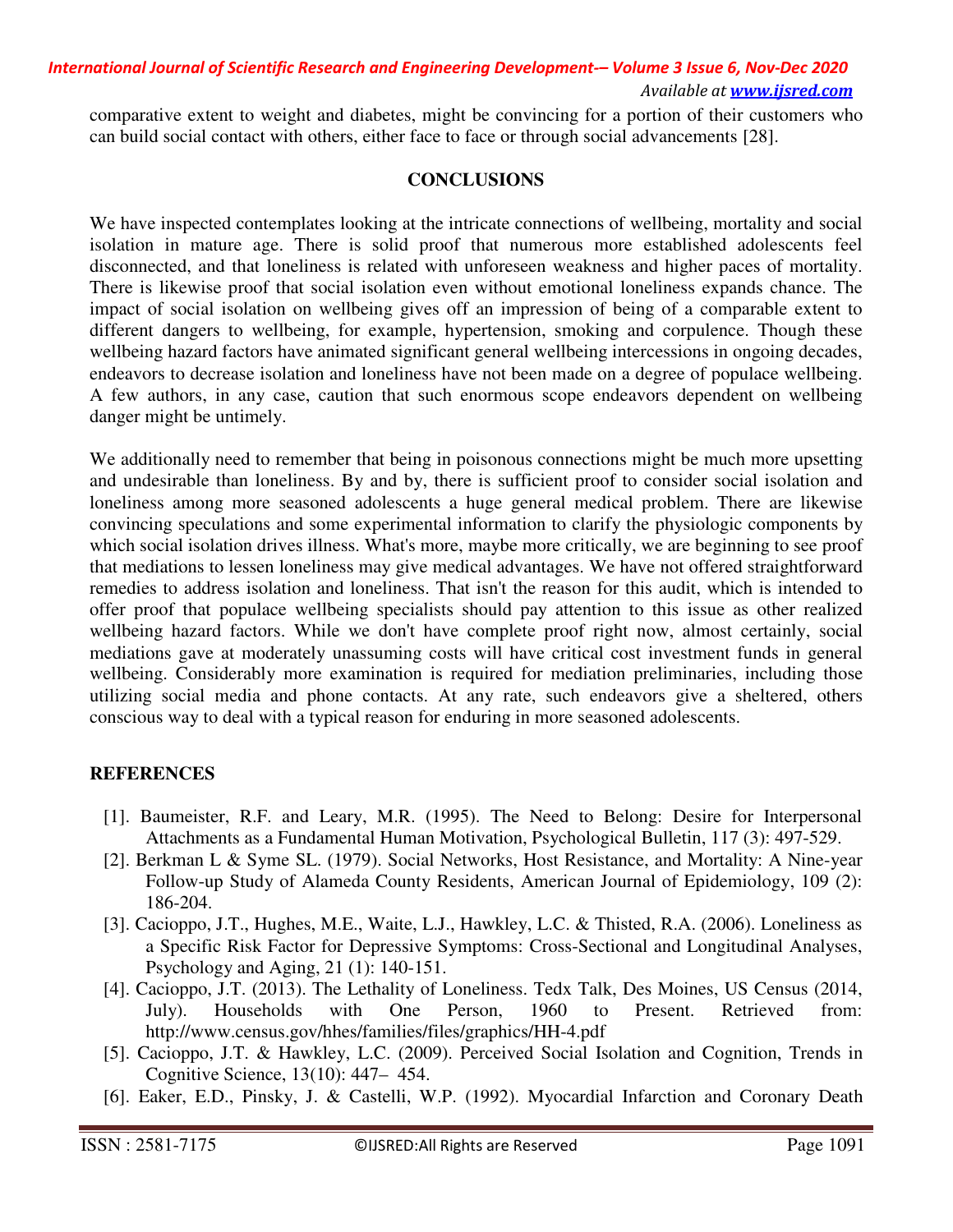among Women: Psychosocial Predictors from a 20-year Follow-up of Women in the Framingham Study, American Journal of Epidemiology, 135 (8): 854- 864.

[7]. Ford, E., Loucks, E., & Berkman, L. (2006). Social Integration and Concentrations of C-reactive Protein among US Adults.

Annals of Epidemiology, 16: 78-84.

- [8]. Fontaine, R.G., Yang, C., Burks, B.S., Dodge, K.A. Price, J.M., Pettit, G.S. & Bates, J.E. (2009). Loneliness as Partial Mediator of the Relation between Low Social Preference in Childhood and Anxious/Depressed Symptoms in Adolescence, Development and Psychopathology, 21: 479-491.
- [9]. Harris, R.A., Qualter, P., & Robinson, S.J. (2013). Loneliness Trajectories from Middle Childhood to Early Adolescence: Impact on Perceived Health and Sleep Disturbances, Journal of Adolescence, 36: 1295-1304.
- [10]. Hawkley, L.C. & Capitanio, J.P. (2015). Perceived Social Isolation, Evolutionary Fitness and Health Outcomes: A Lifespan Approach, Philosophical Transactions of the Royal Society B, 370: 20140114.
- [11]. Hall-Lande J, Eisenberg M, Christenson S, Neumark-Sztainer D. (2007). Social Isolation, Psychological Health, and Protective Factors in Adolescence. Adolescence, 42 (166): 265-286.
- [12]. Holt-Lunstad, J., Smith, T.B., Baker, M., Harris, T. & Stephenson, D. (2015). Loneliness and Social Isolation as Risk Factors for Mortality: A Meta-Analytic Review, Perspectives on Psychological Science 10(2): 227–237.
- [13]. Hawkley, L.C. & Cacioppo, J.T. (2010). Loneliness Matters: A Theoretical and Empirical Review of Consequences and Mechanisms, Annals of Behavioral Medicine, 40 (2).
- [14]. Holt-Lunstad, J., Smith, T.B. & Layton, J. (2010). Social Relationship and Mortality Risk: A Meta-analytic Review. PLoS Med, 7 (7):e1000316.
- [15]. Lohre, A. (2012). The Impact of Loneliness on Self-Rated Health Symptoms among Victimized School Human being, Child and Adolescent Psychiatry and Mental Health, 6, 20.
- [16]. Ladd, G. & Ettekal, I. (2013). Peer-related Loneliness across Early to Late Adolescence: Normative Trends, Intra-Individual Trajectories, and Links with Depressive Symptoms, Journal of Adolescence, 36: 1269-1282.
- [17]. Maslow, A.H. (1954). Motivation and Personality. Harper: New York.
- [18]. Olsen, R.B., Olsen, J., Gunner-Svensson, F., & Waldstrom, B. (1991). Social Networks and Longevity. A 14 year Follow-up Study Among Elderly in Denmark, Social Science and Medicine, 33: 1189-1195.
- [19]. Pantell, M., Rehkopf, D., Jutte, D., Syme, S.L., Balmes, J., Adler, N. (2013). Social Isolation and Mortality: A Comparable Predictor to Mortality as Traditional Clinical Risk Factors. American Journal of Public Health: e1-e7.
- [20]. Penninx, B.W., van Tilburg, T., Kriegsman, D.M. et al. (1997). Effects of Social Support and Personal Coping Resources on Mortality in Older Age: The Longitudinal Aging Study Amsterdam, American Journal of Epidemiology, 146: 510-519.
- [21]. Peplau, L. A., & Perlman, D. (1982). Perspectives on Loneliness. In L. A. Peplau & D. Perlman (Eds.), Loneliness: A Sourcebook of Current Theory, Research and Therapy (pp. 1−18). New York: Wiley.
- [22]. Shiovitz-Ezra, S. & Ayalon, L. (2010). Situational Versus Chronic Loneliness as Risk Factors for All-cause Mortality, International Psychogeriatrics, 22: 455-462.
- [23]. Tilvis, R.S., Kahonen-Vare, M.H., Jolkkonen, J., et al., (2004). Predictors of Cognitive Decline and Mortality of Aged People over a 10-year Period, Journal of Gerontology, 59: M268-M274.
- [24]. Thurston, R.C. & Kubzansky, L.D. (2009). Women, Loneliness, and Incident Coronary Heart Disease, Psychosomatic Medicine, 71: 836-842.